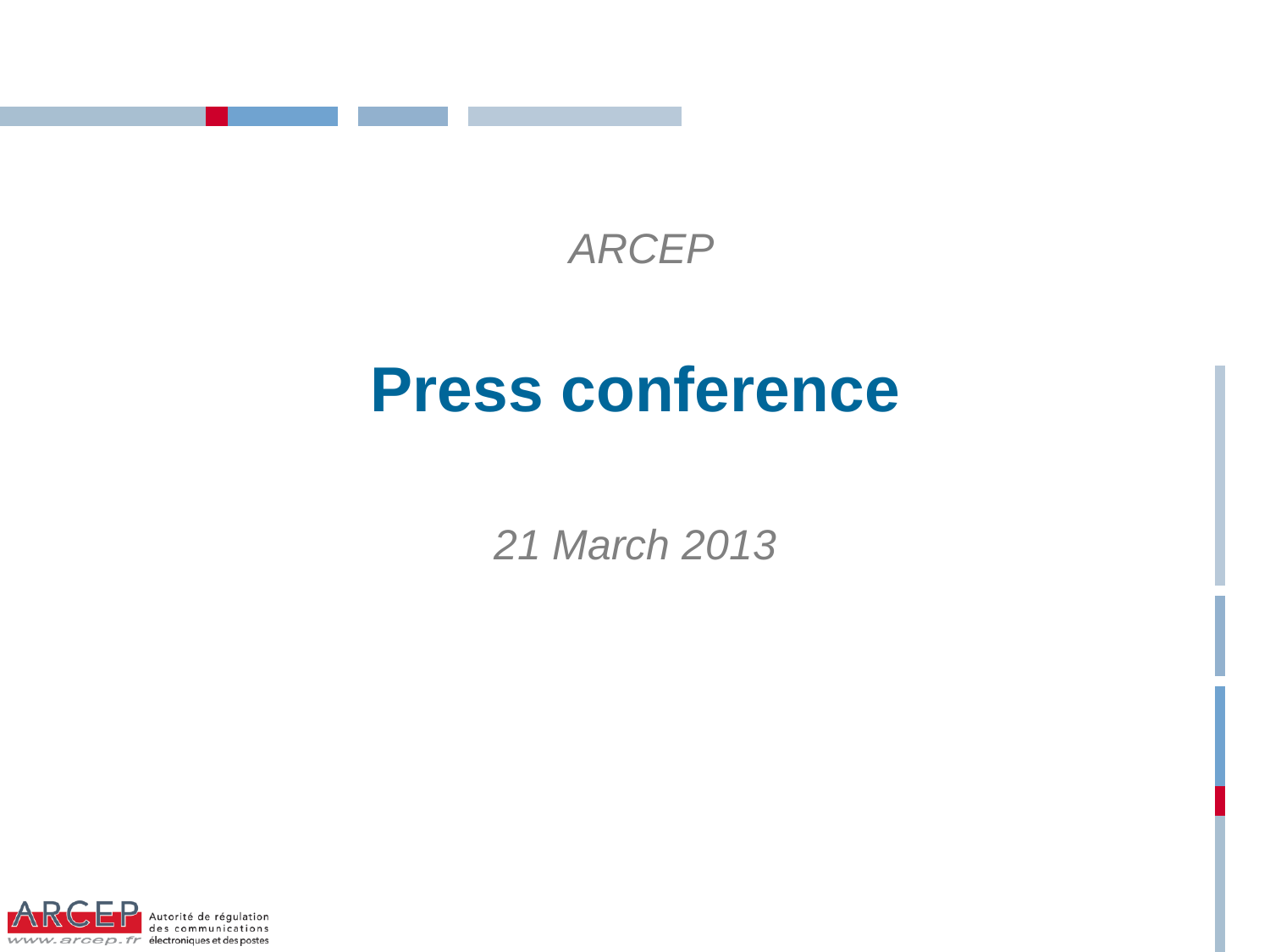

**Introduction** 

- **1.** Electronic communications sector: current status
- **2.** Mobile networks and services
- **3.** Fixed networks and services
- **4.** The internet and neutrality

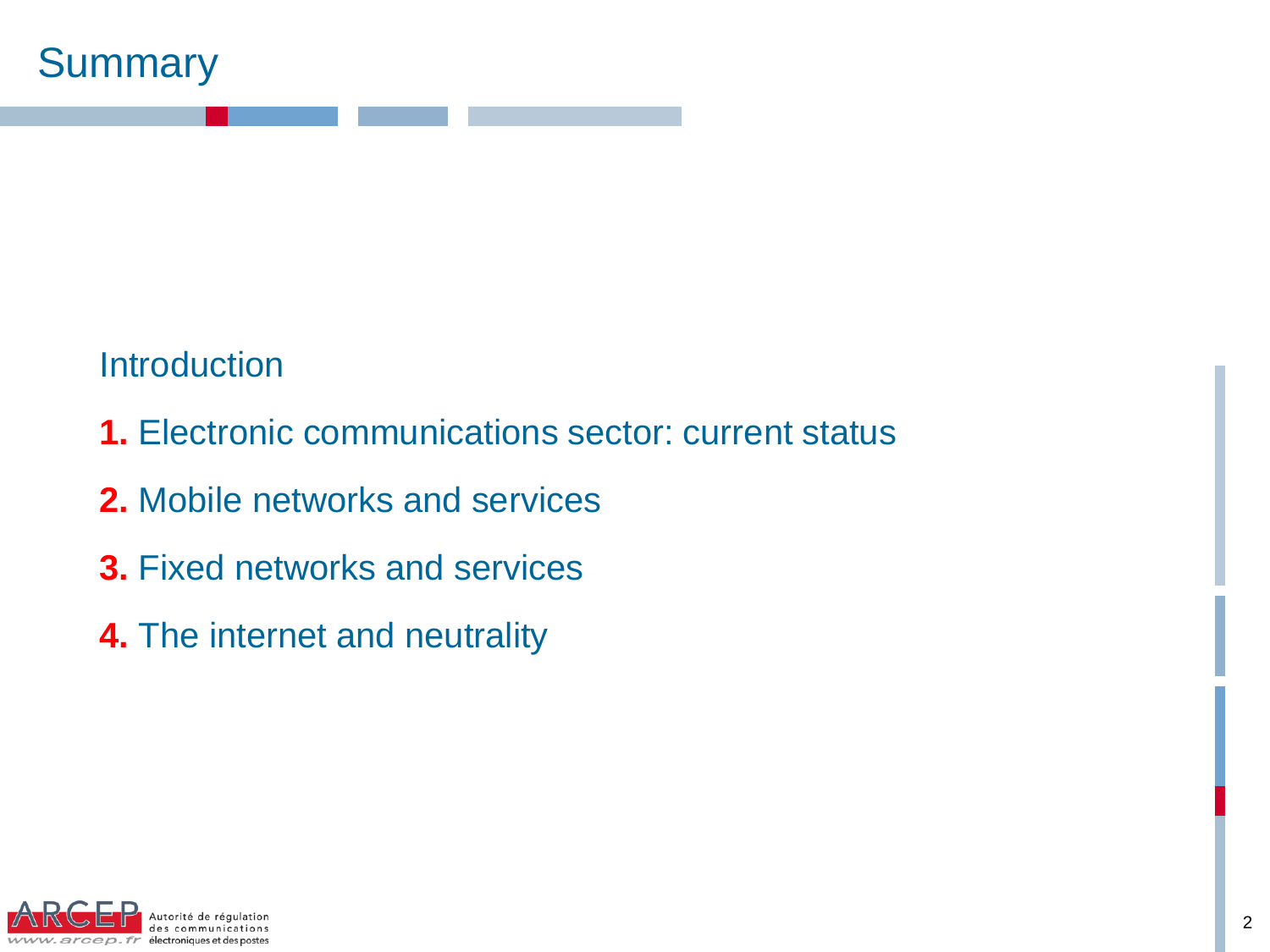### **1.** Electronic communications sector: current status

- Telecom market development, 1997 2012: revenue, traffic, prices
- **Investment and jobs**
- **Balance sheet for 2012 according to operators' financial statements**

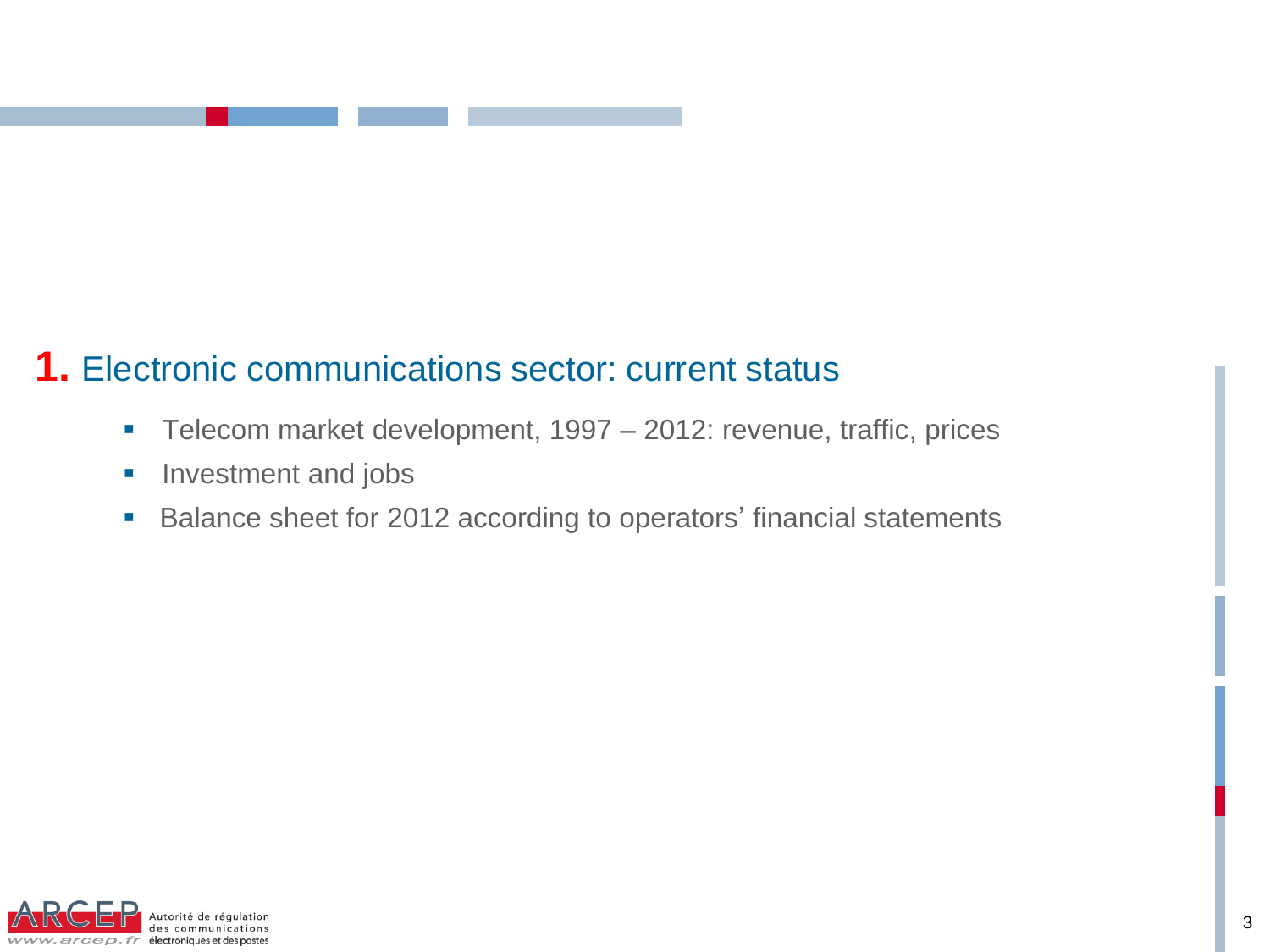### Telecom market development: 1997 – 2012

- 1. Electronic communications operators' revenue grew by 70% in 15 years, or by an average of close to 4% annually
- 2. Telecom services price index dropped by 25%
- 3. During this time "telecom GDP" volume rose by 133%. Calling traffic grew by 70%. And mobile data traffic increased by 31% between 2008 and Gfowth of electronic communications traffic



#### Growth of electronic communications operators' revenue

#### Source: ARCEP

Base 100 in 1998 Base 100 in 2008

#### INSEE telecom services consumer price index

- Fixed and mobile calling traffic





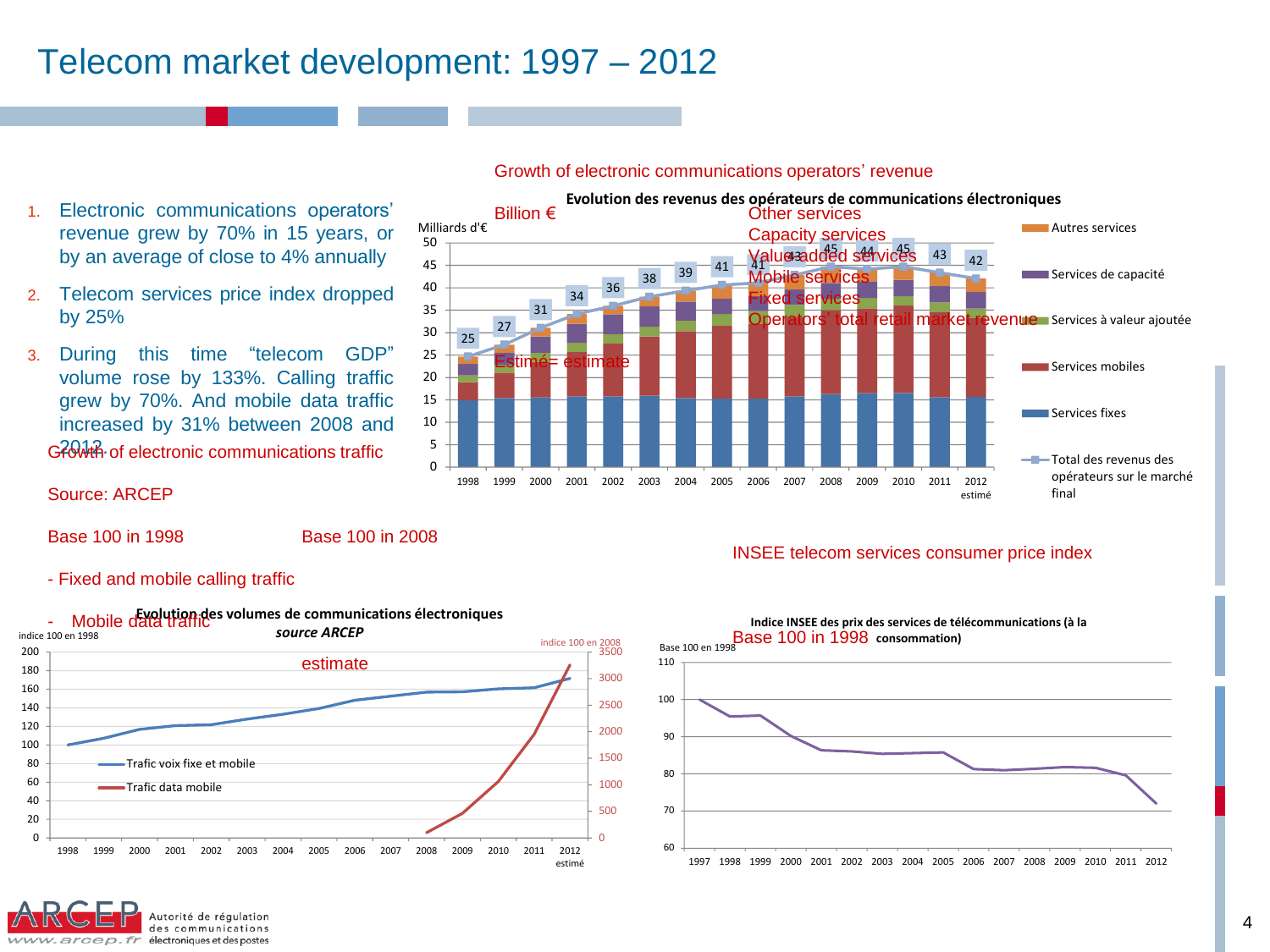### Telecom market development – Investment and jobs

Electronic communications operators' investments in France

Billion € 3G licences 4G licences

#### Record investment for the telecom industry in 2012:

- Operators' investments in 2012 expected to top €9 billion, up from €8.2 billion in 2011.
- Operators spent €2.6 billion to acquire 4G spectrum in the 800Mhz band.

#### **Investissements des opérateurs de communications électroniques en France** *source ARCEP*



#### Electronic communications operators' direct jobs in France

#### Source: ARCEP



### Steady level of employment in 2012 despite troubled economic times:

- After a steady decrease from 1998 to 2009, the number of jobs provided by declared operators began to rise again in 2010 and 2011.
- **Expected to remain relatively unchanged in 2012.**

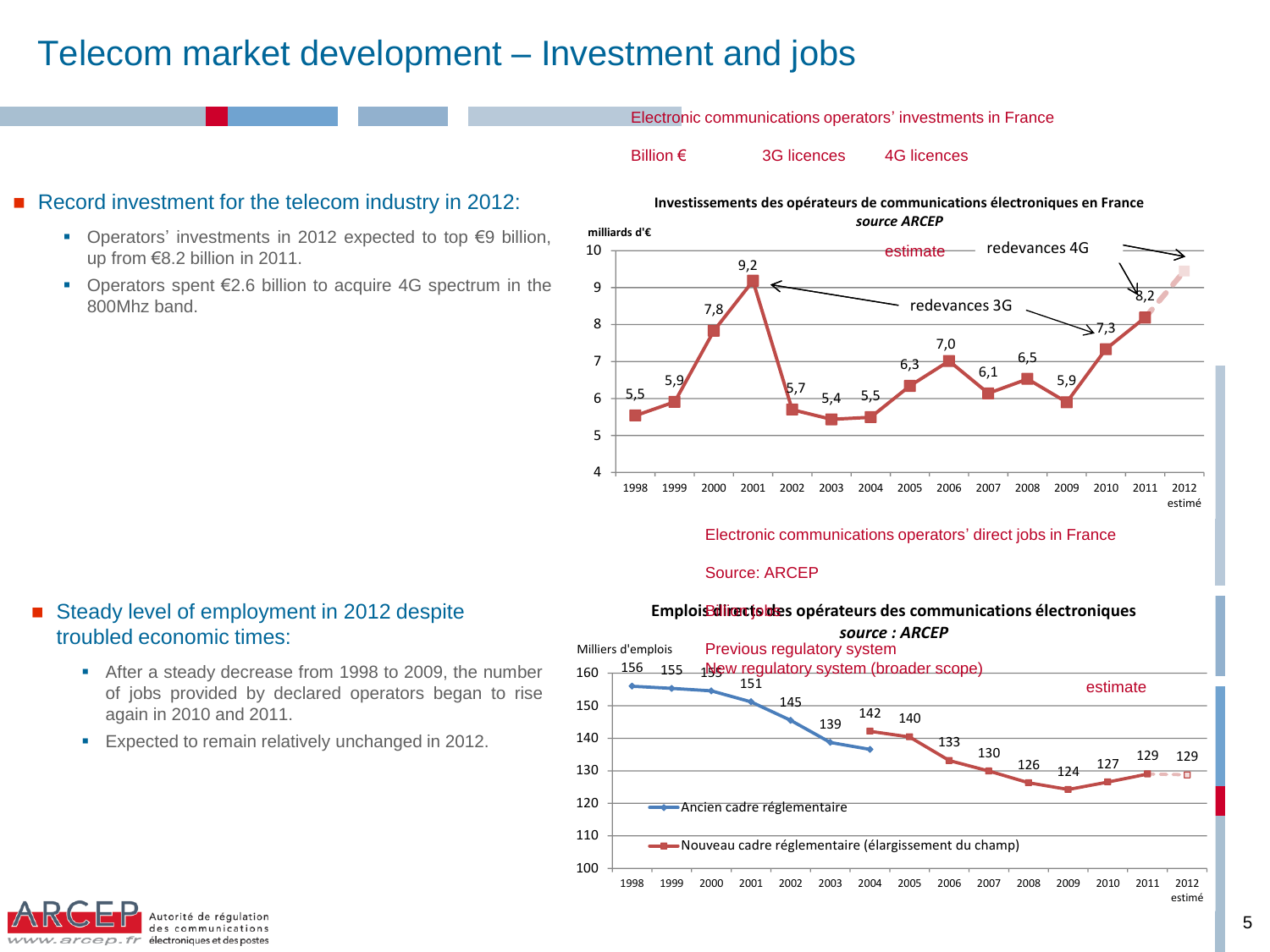### Telecom market balance sheet for 2012 according to operators' financial **statements**

| Million $\bm{\epsilon}$<br>(change from 2011)                                  | FT-domestic, excl.<br><b>business</b> | <b>SFR</b>        | <b>ByT</b>           | <b>Iliad</b>          | FT+SFR+<br><b>ByT+Iliad</b> |
|--------------------------------------------------------------------------------|---------------------------------------|-------------------|----------------------|-----------------------|-----------------------------|
| Gross income (incl. handset                                                    | 21 4 31                               | 11 288            | 5 2 2 6              | 3 1 5 3               | 41 098                      |
| sales)                                                                         | $(-4.9%)$                             | $(-7.3%)$         | $(-9.0\%)$           | $(+48.6%)$            | $(-3.5%)$                   |
| Revenue var Excluding<br>impact of decrease in CT<br>rates (constant volume)** |                                       |                   |                      |                       | $+0.1%$                     |
| <b>EBITDA</b>                                                                  | 7 834*                                | 3 2 9 9           | 908                  | 921                   | 12 962                      |
|                                                                                | $(-9.9\%)$                            | $(-13.2%)$        | $(-28.6%)$           | $(+10.6%)$            | $(-11.2%)$                  |
| <b>EBITDA</b> margin                                                           | 36,6%*                                | 29.2%             | 17.4%                | 29.2%                 | 31,5%                       |
|                                                                                | (-2.0pts)                             | (-2,0 pts)        | $(-4.8 \text{ pts})$ | $(-10.0 \text{ pts})$ | $(-2.8 \text{ pts})$        |
| <b>Investments in France</b><br>(excl. 4G spectrum<br>acquisitions)            | 2712<br>$(+3.5%)$                     | 1671<br>$(+0.7%)$ | 898<br>$(+4.3%)$     | 945<br>$(+7.4%)$      | 6 2 2 6<br>$(+3.4\%)$       |
| <b>Investments in France</b><br>/ revenue in France                            | 12.96                                 | 14.8%             | 17.2%                | 30.0%                 | 15.1%                       |
| Dividends paid out by the                                                      | 3632                                  | 1 2 4 5           | 504                  | 21                    | 5402                        |
| group                                                                          | $(-1.9%)$                             | (-28.1%)          | $(-11.6%)$           | (-3.2%)               | $(-10.4\%)$                 |

• *Restated EBITDA* 

• *\*\* Call termination (CT) refers to the fees that operators pay each other to have their calls relayed on another operator's network. This is a zero sum equation for all operators since the total paid is equal to the total collected. The decrease in the CT rate therefore decreased operators' income and spending equally*

- All in all, discounting the change in call termination rates, operators' revenue remained steady, as the rise in traffic was offset by the decrease in prices. This roughly 10% decrease (according to INSEE) includes steady fixed service prices and a sharp drop in the price of mobile services.
- Several incumbent carriers in Europe reported a decrease in domestic revenue compared to 2011:
	- **France Telecom -4.9%**
	- Deutsche Telekom 2.1%
	- Telefonica -13.2%
	- **Telecom Italia -5.8%**
- Unlike operators in France, some incumbent carriers in Europe scaled back their investments at home (excluding frequency acquisitions):
	- **France Telecom + 3.5%**
	- Deutsche Telekom -2.5%
	- Telefonica -18.3%
	- Telecom Italia +3.7%

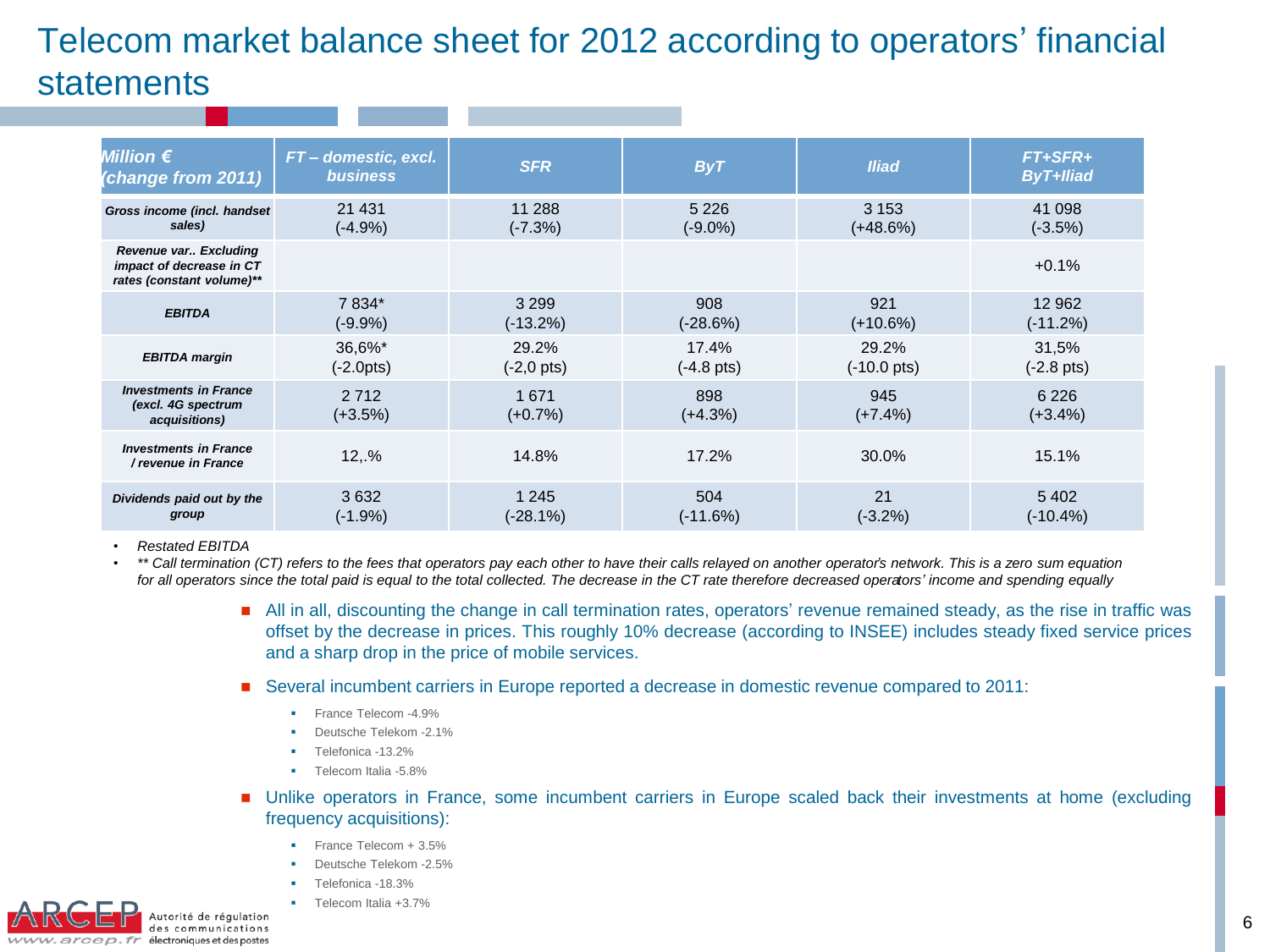### **2.** Mobile networks and services

- Refarming the 1800 MHz band
- **Mobile network coverage and quality of service**
- **Terms governing mobile network sharing and roaming**

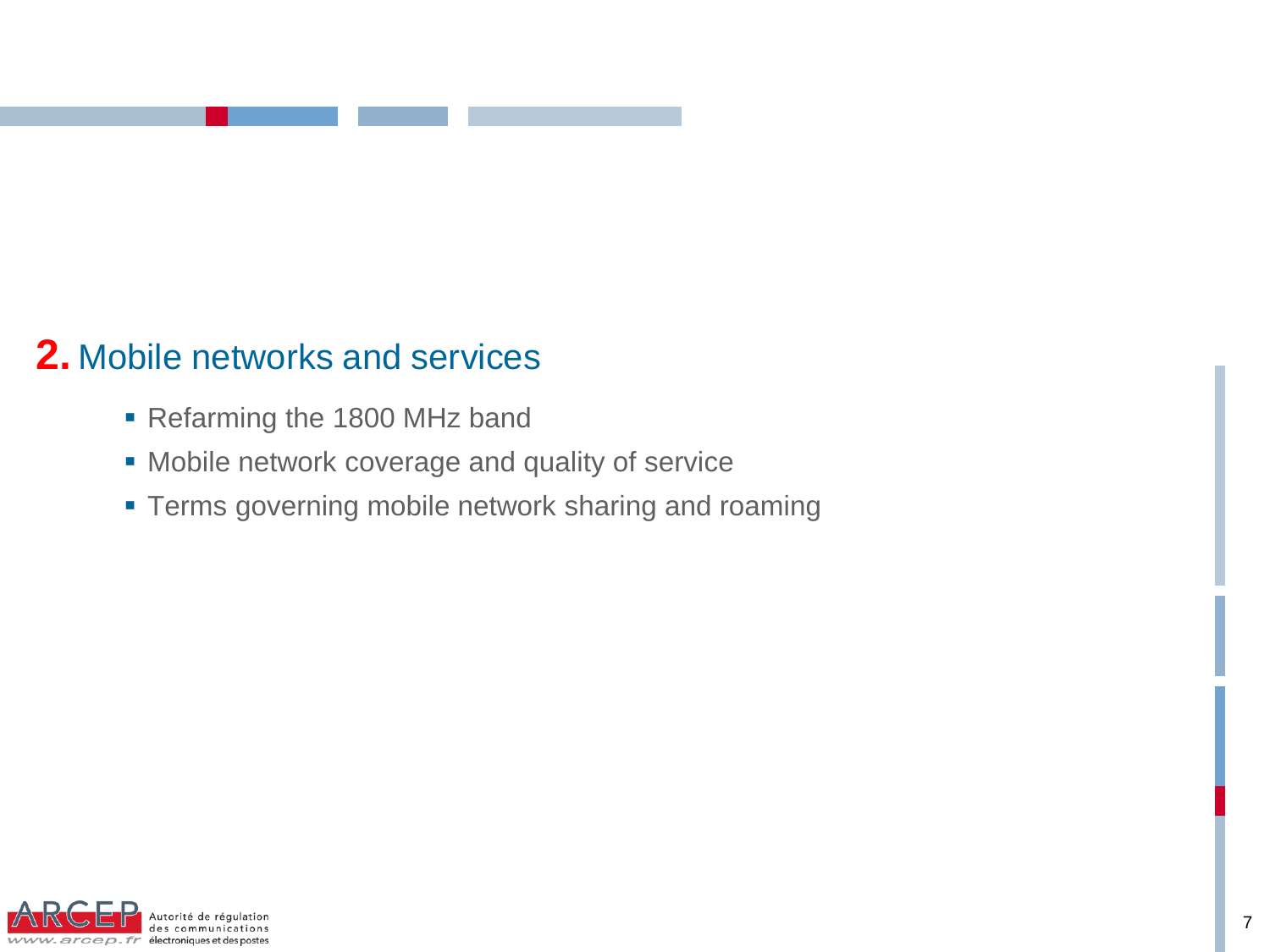### Refarming the 1800 MHz band

- The introduction of technological neutrality in the 1800 MHz band, which has been confined to GSM up to now, to be refarmed for LTE (4G) is part of an **international trend:**
	- It is provided for explicitly in European directives **transposed into French Law**
	- It will **become mandatory in 2016, and operators can already request premature permission**
	- In July 2012, Bouygues submitted a refarming request to ARCEP concerning the 1800 MHz band
- A **transparent and concerted** examination of the issue**:**
	- A public consultation, meetings and a series of talks with stakeholders
	- **EXECUTE:** impact analysis requested from all four operators
- A **two-step investigation** whose purpose was to determine whether there was a reason not to allow the band to be used for LTE, or for measures to guarantee **equality between operators** and **conditions that enable effective competition**:
	- **recommendations** aimed at providing operators with a clear picture of the terms under which requests will be investigated, and to prepare to divide the spectrum between the four operators, once the entire band is open to 4G systems;
	- **a decision** in response to the request from Bouygues Telecom.
- ARCEP concluded that there was no reason to uphold the restriction provided that, in light of current spectrum assignments, a **change be made in the way the 1800 MHz band is allocated:**
	- Bouygues Telecom will be able to refarm the 1800 MHz band **starting on 1 October 2013**, provided its spectrum holdings in that band be reduced to a duplex block of 23.8 MHz by that time, then to 21.6 MHz in 2014 or 2015 (depending on the area) and to 20 MHz by 25 May 2016.
	- **Bouygues Telecom has one month** to accept this decision, or to **withdraw its request.**
	- $\heartsuit$  Free Mobile, which has no 1800 MHz band spectrum, can ask to be allocated available frequencies in the band.

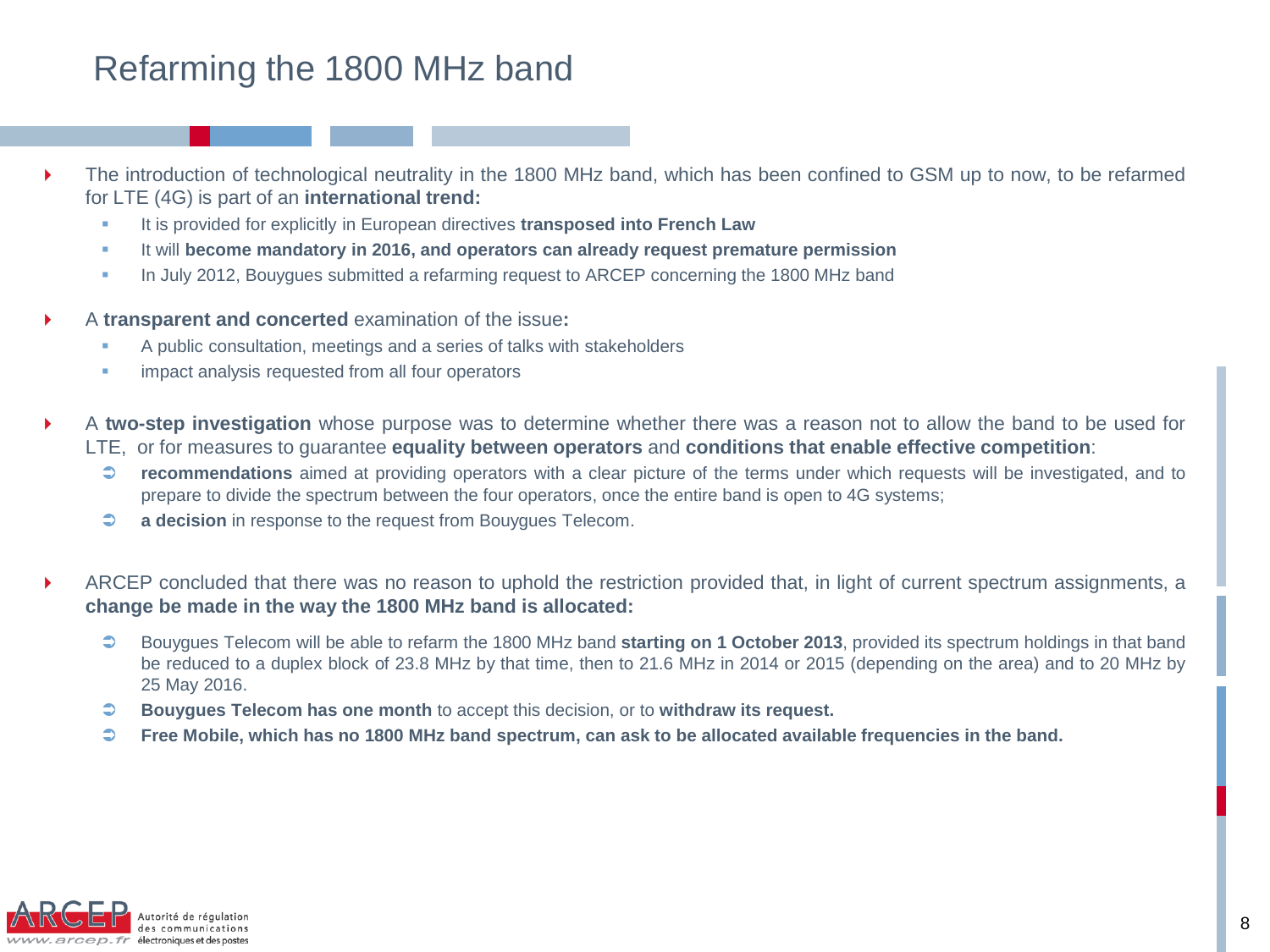### Mobile network coverage and quality of service

- On 30 November 2012, ARCEP published a **complete report on mobile services coverage and quality** as of mid-2012
	- $\blacksquare$ It included:
		- Particular emphasis on clarifying the **definitions and methodologies** used to measure coverage and quality of service
			- $\rightarrow$  Examination of the different methods and instruments used: analysis of their limitations, application in France, comparison with other regulators in Europe and around the world
		- **complete scorecard for coverage and quality of service** as of mid-2012
	- It also includes a consultation on changes to be made to **improve information provided to consumers and public authorities:**
		- The report recommends **increasing the accuracy of coverage maps** for (voice) calling services, defining a standard measurement for 4G internet access and facilitating coverage surveys carried out by third parties (esp. local authorities). Proposals to be made in spring 2013.

#### ARCEP actively **monitors operator rollouts:**

1. By checking several **rollout deadlines are met** over the next few years, especially between now and 2017 (subsequent obligations also planned):

|                             | 31 December 2013                                                | <b>12 January 2015</b>                                    | 11 October 2015                                                        | 17 January 2017                                                                                           | <b>12 January 2018</b>                                          |
|-----------------------------|-----------------------------------------------------------------|-----------------------------------------------------------|------------------------------------------------------------------------|-----------------------------------------------------------------------------------------------------------|-----------------------------------------------------------------|
| <b>3G</b> rollout deadlines | <b>SFR</b><br>cover<br>must<br>99.3%<br>the<br>0f<br>population | <b>Free Mobile must</b><br>cover 75% of the<br>population |                                                                        |                                                                                                           | <b>Mobile</b><br>must<br>Free<br>cover 90% of the<br>population |
| <b>4G</b> rollout deadlines |                                                                 |                                                           | All 4 operators must cover<br>25% of the population (2.6)<br>GHz band) | Bouyques Telecom, Orange<br>and SFR must cover 40% of the<br>priority rollout area in the 800<br>MHz band |                                                                 |

- 2. By tracking operators' **rollout schedule and progress**:
	- ARCEP will pay particularly **close attention to Free Mobile's investments and progress in coverage,** thanks in particular to a quarterly statistical survey introduced through an ARCEP decision dated 29 January 2013
- 3. By the use, when necessary, of **notices to comply** and **prior notices to comply** (Conseil d'Etat TF1 ruling)

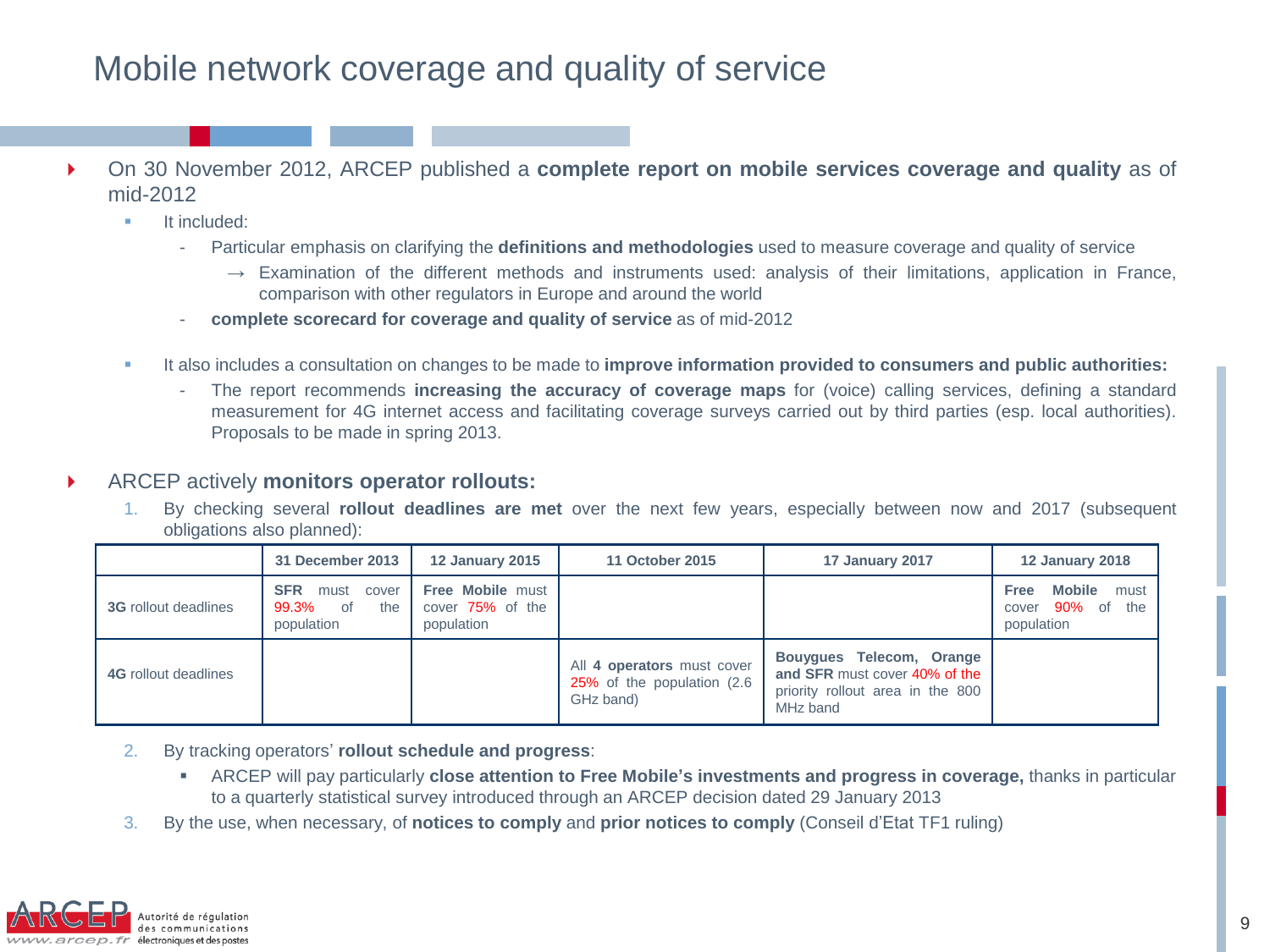### Terms governing mobile network sharing and roaming

#### **Sharing**

- Various network sharing schemes introduced for 2G/3G systems over the past several years
- Expanding mobile coverage in more sparsely populated areas
- ▶ Provisions included in 4G licences (800 MHz band)
	- Facilitate expanded coverage in the priority rollout area (63% of land mass; 18% of the population)

Need for case-by-case approach to examining agreements, especially in high-density areas

Competition Authority's opinion paper **also recommends a case-by-case approach** (*ex post* verification by judge and CA), and confirms the **choice of 4G network-sharing rules** set by ARCEP

### **Roaming:**

Need to assess **the impact that roaming agreements have on competition in a concrete fashion.** Analysis confirmed by the Competition Authority (CA)

▶ As concerns Free Mobile's roaming rights:

- **2G:** Free Mobile has 2G roaming rights for **6 years;** maintain roaming rights as long as there is a significantly large number of 2G handsets in use. CA view: limits need to be set, either time-wise or confined to only customers with 2G device
- **3G:** freely signed agreement between Orange and Free Mobile; examine whether to maintain it in view of other operators' expanding coverage and Free Mobile's ability to deploy 3G services. CA view: in 2010 had recommended 3G roaming agreement be signed, and believes it should be dissolved by 2016 or 2018, while not excluding the need for local roaming agreements beyond that date
- **4G:** Free's roaming rights in the priority rollout area in the 800 MHz band. Expanding these rights to higher density areas needs to be assessed in light of how it will affect competition. CA view: confirms the need for roaming rights in priority rollout area, but expressed reservations about expanding them to higher density areas.

### **Strong mobile market growth in 2012:**



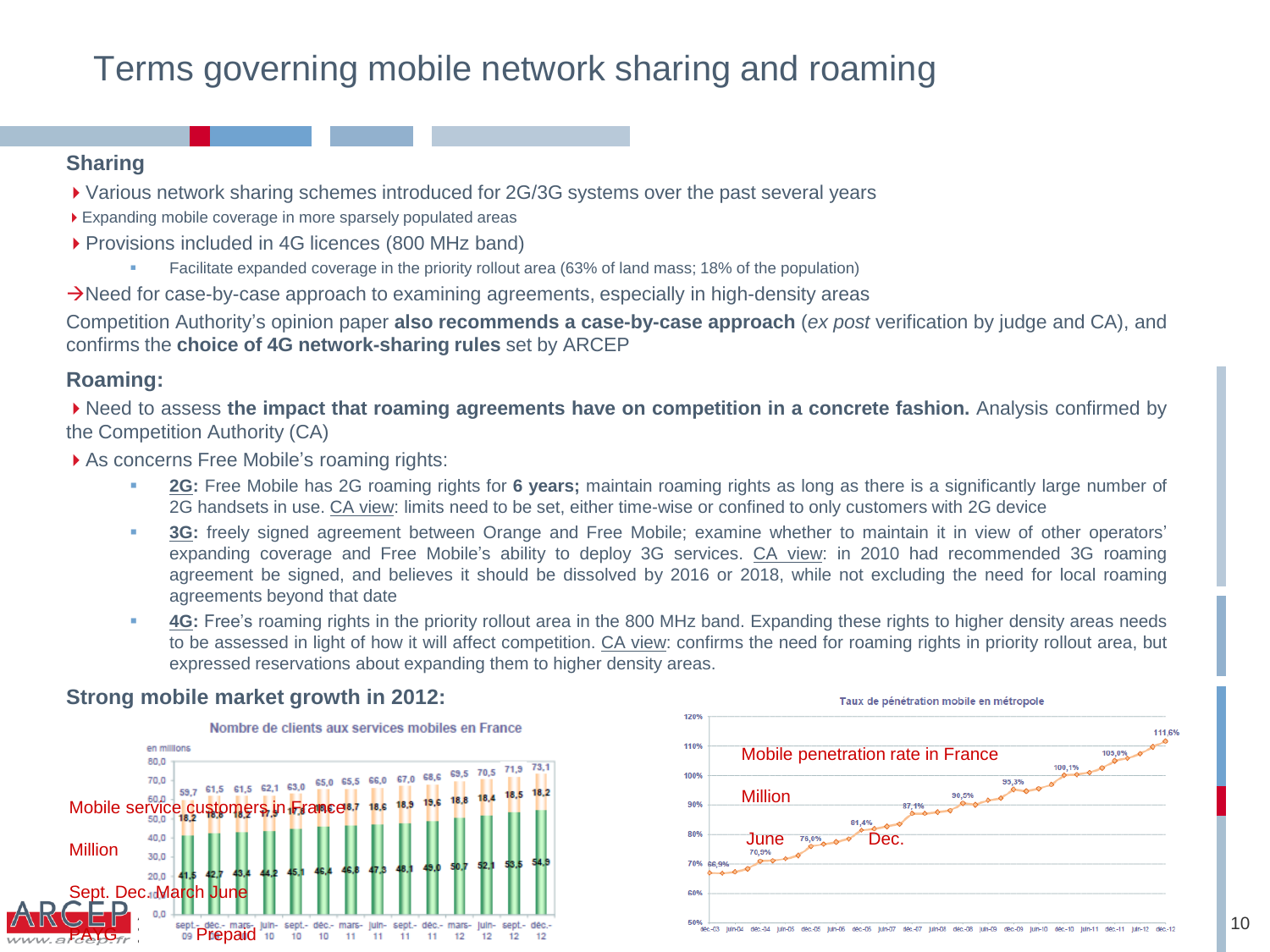

### **3.** Fixed networks and services

Broadband and ultra-fast broadband network status at the end of 2012

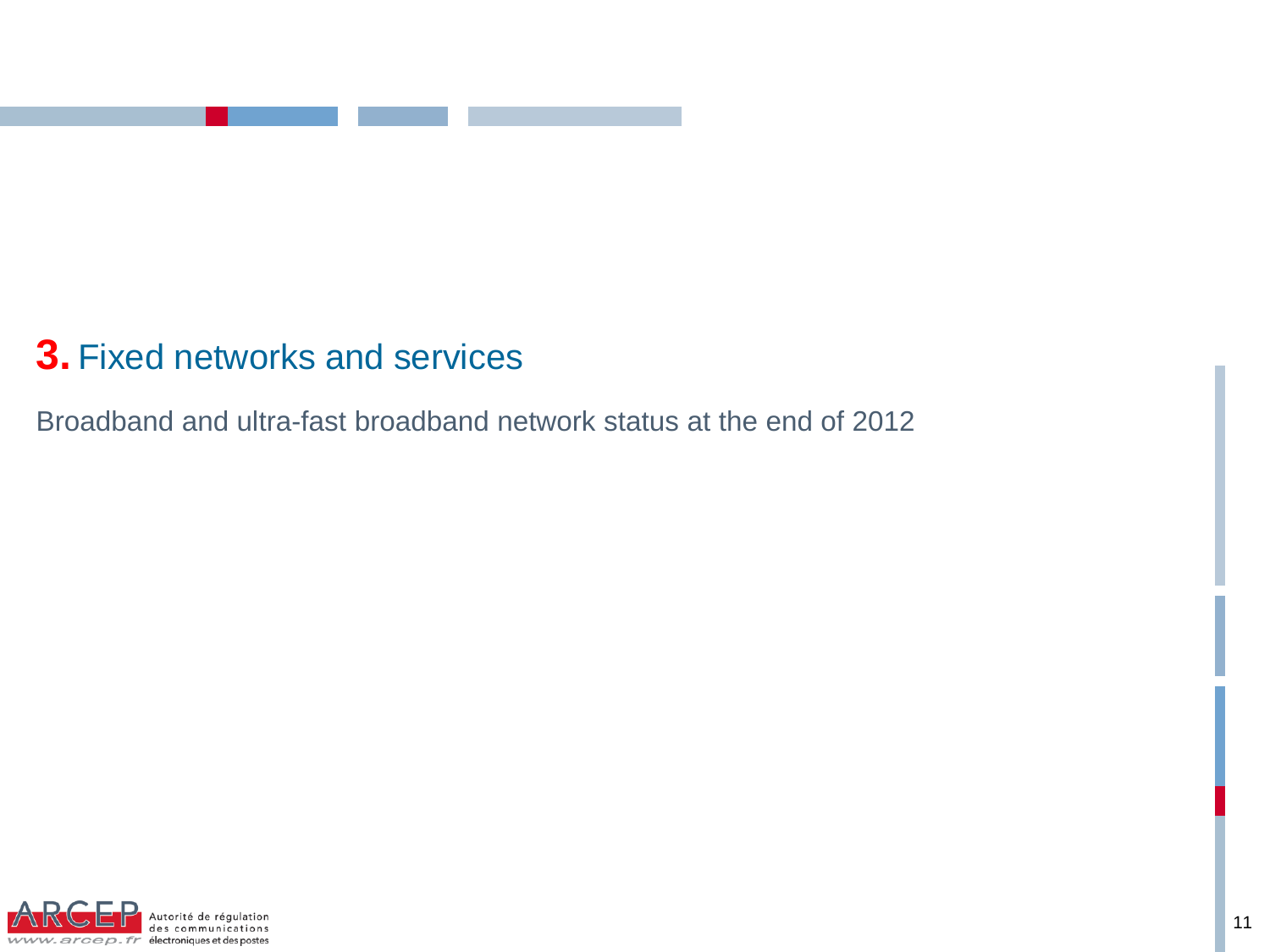### Broadband and ultra-fast broadband network status at the end of 2012

#### • **45% increase in homes passed for FTTH in a year**

- 2.2 M homes passed, including 305,000 outside very high density areas and 360,000 via public-initiative networks
- More than half have access to a choice of two or more service providers
- **8.5 million homes passed for UFB via cable** (service at over 30 Mbits/s)
	- Incl. 4.8 M with a service of over 100 Mbits/s
- **Total of 8.9 million homes passed for UFB** (including overlaps in technologies), or around 30% of all homes



#### Logements éligibles au FttH : nombre d'opérateurs présents via une offre passive au point de mutualisation



- **24 M BB and UFB accounts** (+5.4% in a year, or +1.2 M)
- **22.4 M broadband accounts** (+4.5% in a year, or +0,9 M)
- **1.6 M ultra-fast broadband accounts,** incl.:
	- 0.3 M FTTH accounts (+60% on the year)
	- 1.3 M FTTLA accounts, running at over 30 Mbits/s (+12% on the year).
		- Of which 0.6 M at more than 100 Mbits/ (+33% in a year).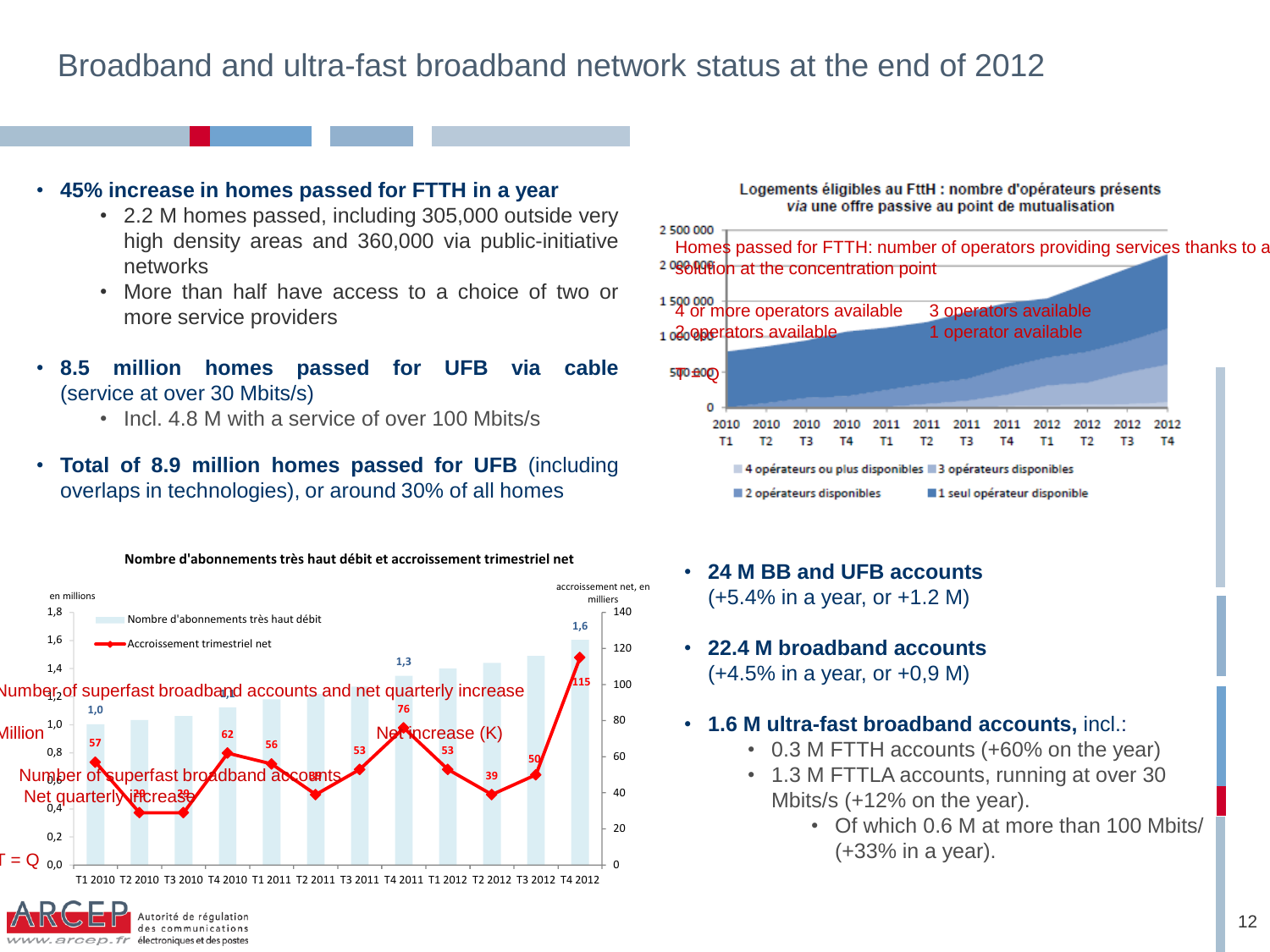

## **4.** The internet and neutrality